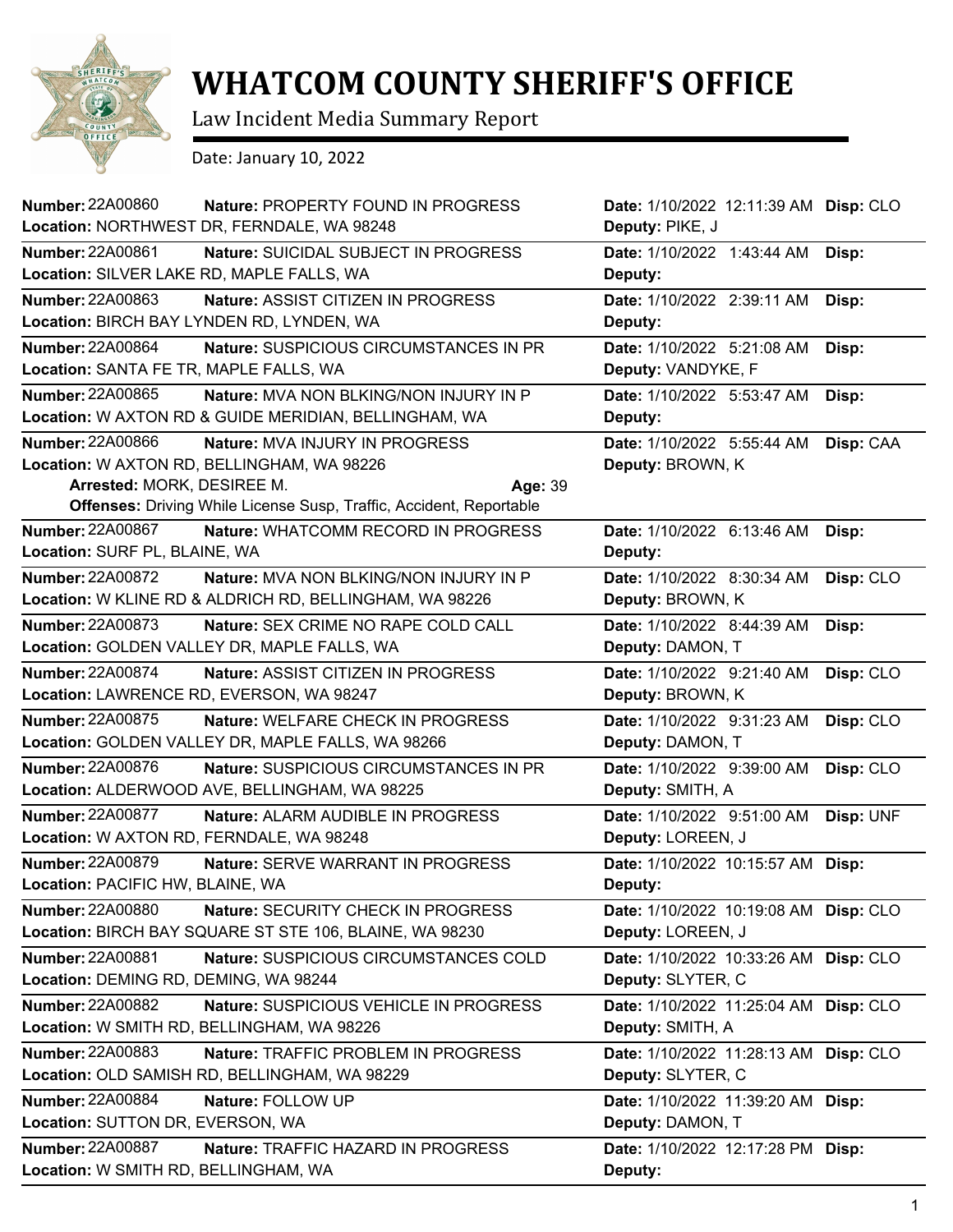| <b>Number: 22A00888</b><br><b>Nature: WATCH FOR IN PROGRESS</b>          | <b>Date:</b> 1/10/2022 12:18:01 PM <b>Disp:</b> |
|--------------------------------------------------------------------------|-------------------------------------------------|
| Location: EVERSON GOSHEN RD & MT BAKER HW, BELLINGHAM, WA                | Deputy:                                         |
| Number: 22A00891<br>Nature: WATCH FOR IN PROGRESS                        | Date: 1/10/2022 1:00:23 PM<br>Disp: CLO         |
| Location: TORY TRL, MAPLE FALLS, WA 98266                                | Deputy: DAMON, T                                |
| <b>Number: 22A00892</b><br>Nature: ASSIST CITIZEN IN PROGRESS            | Date: 1/10/2022 1:20:17 PM<br>Disp: CLO         |
| Location: NOON RD, EVERSON, WA 98247                                     | Deputy: LOREEN, J                               |
| <b>Number: 22A00894</b><br>Nature: Not available.                        | Date: 1/10/2022 1:42:18 PM<br>Disp:             |
| Location: PACIFIC HW, BLAINE, WA                                         | Deputy:                                         |
| <b>Number: 22A00895</b><br>Nature: HARASSMENT IN PROGRESS                | Date: 1/10/2022 1:57:35 PM Disp: INF            |
| Location: SUMMIT PL, SEDRO WOOLLEY, WA 98284                             | Deputy: SLYTER, C                               |
| <b>Number: 22A00896</b><br>Nature: THEFT COLD CALL                       | Date: 1/10/2022 2:09:12 PM<br>Disp:             |
| Location: GUIDE MERIDIAN, BELLINGHAM, WA                                 | Deputy: SMITH, A                                |
| <b>Number: 22A00898</b><br>Nature: ALARM AUDIBLE IN PROGRESS             | Date: 1/10/2022 2:22:10 PM<br>Disp: CLO         |
| Location: HANNEGAN RD, BELLINGHAM, WA 98226                              | Deputy: DAMON, T                                |
| <b>Number: 22A00900</b><br>Nature: SEX CRIME NO RAPE COLD CALL           | Date: 1/10/2022 2:29:52 PM<br>Disp:             |
| Location: SILVER LAKE RD, MAPLE FALLS, WA                                | Deputy: DAMON, T                                |
| <b>Number: 22A00901</b><br>Nature: TROUBLE W/SUBJECT IN PROGRESS         | Date: 1/10/2022 2:34:43 PM<br>Disp: CLO         |
| Location: BAY RD, BLAINE, WA 98230                                       | Deputy: INGERMANN, N                            |
| Number: 22A00902<br>Nature: Not available.                               | Date: 1/10/2022 3:40:15 PM<br>Disp:             |
| Location: BAKER LAKE RD, SEDRO WOOLLEY, WA                               | Deputy:                                         |
| <b>Number: 22A00903</b><br><b>Nature: MVA NON BLKING/NON INJURY IN P</b> | Date: 1/10/2022 3:56:17 PM<br>Disp: CLO         |
| Location: HANNEGAN RD, BELLINGHAM, WA 98226                              | Deputy: WOOD, B                                 |
| Number: 22A00905<br>Nature: DOMESTIC PHYSICAL IN PROGRESS                | Date: 1/10/2022 4:21:11 PM<br>Disp: CLO         |
| Location: MT BAKER HWY, DEMING, WA 98244                                 | Deputy: HEYSTEK, L                              |
| <b>Number: 22A00906</b>                                                  | Date: 1/10/2022 4:25:45 PM<br>Disp:             |
| Nature: SUICIDAL SUBJECT IN PROGRESS                                     |                                                 |
| Location: N POINTE RD, BLAINE, WA                                        | Deputy: INGERMANN, N                            |
| <b>Number: 22A00907</b><br>Nature: VEHICLE THEFT COLD CALL               | Date: 1/10/2022 4:26:18 PM<br>Disp: CLO         |
| Location: ASH PL, MAPLE FALLS, WA 98266                                  | Deputy: ANDERS, J                               |
| <b>Number: 22A00908</b><br>Nature: VEHICLE PROWL IN PROGRESS             | Date: 1/10/2022 4:28:17 PM Disp: ACT            |
| Location: ALDERWOOD AVE, BELLINGHAM, WA 98225                            | Deputy: STAFFORD, M                             |
| <b>Number: 22A00909</b><br>Nature: CIVIL PROBLEM COLD CALL               | Date: 1/10/2022 5:02:50 PM<br>Disp: CLO         |
| Location: DEPOT RD, LYNDEN, WA 98264                                     | Deputy: STAFFORD, M                             |
| Number: 22A00910<br>Nature: CIVIL PROBLEM COLD CALL                      | Date: 1/10/2022 5:17:16 PM<br>Disp:             |
| Location: PACIFIC HW, FERNDALE, WA                                       | Deputy: HEYSTEK, L                              |
| Number: 22A00911<br>Nature: VEHICLE THEFT COLD CALL                      | Date: 1/10/2022 5:25:03 PM<br>Disp:             |
| Location: HELWEG RD, BLAINE, WA                                          | Deputy: HEYSTEK, L                              |
| <b>Number: 22A00912</b><br>Nature: SUSPICIOUS VEHICLE IN PROGRESS        | Date: 1/10/2022 5:45:04 PM<br>Disp:             |
| Location: E AXTON RD, BELLINGHAM, WA                                     | Deputy:                                         |
| Number: 22A00913<br>Nature: EXTRA PATROL IN PROGRESS                     | Date: 1/10/2022 5:51:34 PM<br>Disp:             |
| Location: FARIS RD, FERNDALE, WA                                         | Deputy:                                         |
| Number: 22A00914<br>Nature: WATCH FOR IN PROGRESS                        | Date: 1/10/2022 6:04:32 PM<br>Disp:             |
| Location: SLATER RD & FERNDALE RD, FERNDALE, WA                          | Deputy:                                         |
| <b>Number: 22A00915</b><br>Nature: SUSPICIOUS VEHICLE IN PROGRESS        | Disp: CLO<br>Date: 1/10/2022 6:05:03 PM         |
| Location: SAND RD & MURPHY PL, BELLINGHAM, WA 98226                      | Deputy: WOOD, B                                 |
| Number: 22A00916<br>Nature: CIVIL PROBLEM COLD CALL                      | Date: 1/10/2022 6:14:53 PM<br>Disp:             |
| Location: W BARTLETT RD, LYNDEN, WA                                      | Deputy: HEYSTEK, L                              |
| <b>Number: 22A00917</b><br>Nature: WHATCOMM RECORD IN PROGRESS           | Date: 1/10/2022 6:35:24 PM<br>Disp:             |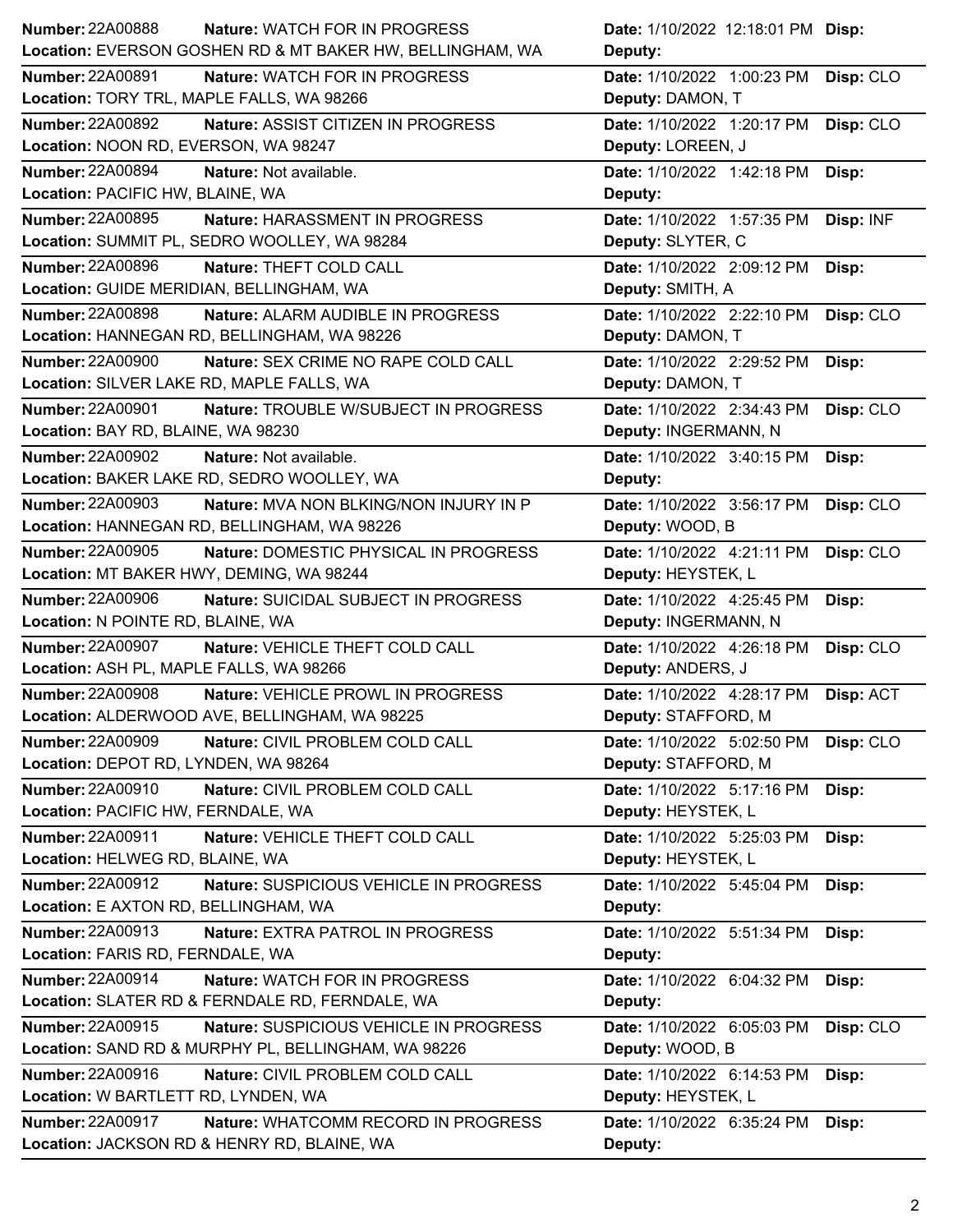| Number: 22A00918                                               | Nature: ASSIST AGENCY IN PROGRESS                                                      | Date: 1/10/2022 6:37:19 PM<br>Disp:                         |
|----------------------------------------------------------------|----------------------------------------------------------------------------------------|-------------------------------------------------------------|
|                                                                | Location: E SMITH RD & HANNEGAN RD, BELLINGHAM, WA                                     | Deputy: ANDERS, J                                           |
| <b>Number: 22A00919</b>                                        | <b>Nature: WATCH FOR IN PROGRESS</b>                                                   | Date: 1/10/2022 6:39:12 PM<br>Disp:                         |
|                                                                | Location: SB I5 AT & LAKE SAMISH DR OFF 24, BELLINGHAM, WA                             | Deputy:                                                     |
| <b>Number: 22A00920</b>                                        | Nature: WATCH FOR IN PROGRESS                                                          | Date: 1/10/2022 6:39:44 PM<br>Disp:                         |
|                                                                | Location: SB I5 AT & LAKE SAMISH DR OFF 24, BELLINGHAM, WA                             | Deputy:                                                     |
| <b>Number: 22A00921</b>                                        | Nature: HIT AND RUN IN PROGRESS                                                        | Date: 1/10/2022 6:45:29 PM<br>Disp: CAA                     |
|                                                                | Location: SAMISH WAY, BELLINGHAM, WA 98229                                             | Deputy: TADDONIO, M                                         |
| Arrested: LORDEN, PHILLIP B.                                   |                                                                                        | Age: 56                                                     |
| <b>Offenses: Traffic, DUI Alcohol</b>                          |                                                                                        |                                                             |
| <b>Number: 22A00922</b>                                        | Nature: TRAFFIC HAZARD IN PROGRESS                                                     | Date: 1/10/2022 6:45:41 PM<br>Disp:                         |
|                                                                | Location: SAND RD & MURPHY PL, BELLINGHAM, WA                                          | Deputy:                                                     |
| <b>Number: 22A00923</b>                                        | Nature: MVA NON BLKING/NON INJURY IN P                                                 | Date: 1/10/2022 6:47:10 PM<br>Disp:                         |
|                                                                | Location: SAMISH WA & SANDSTONE WA, BELLINGHAM, WA                                     | Deputy:                                                     |
| <b>Number: 22A00924</b>                                        | Nature: MVA NON BLKING/NON INJURY IN P                                                 | Date: 1/10/2022 6:48:14 PM<br>Disp:                         |
|                                                                | Location: SAMISH WA & GALBRAITH LN, BELLINGHAM, WA                                     | Deputy:                                                     |
| <b>Number: 22A00925</b>                                        | Nature: WHATCOMM RECORD IN PROGRESS                                                    | Date: 1/10/2022 6:49:25 PM<br>Disp:                         |
| Location: VAN BUREN RD, EVERSON, WA<br><b>Number: 22A00926</b> |                                                                                        | Deputy:                                                     |
|                                                                | Nature: MVA BLOCKING IN PROGRESS<br>Location: SAMISH WA & GALBRAITH LN, BELLINGHAM, WA | Date: 1/10/2022 6:58:06 PM<br>Disp:<br>Deputy:              |
| <b>Number: 22A00927</b>                                        | Nature: THEFT COLD CALL                                                                |                                                             |
| Location: RICHMOND PARK RD, BLAINE, WA                         |                                                                                        | Date: 1/10/2022 7:01:01 PM<br>Disp:<br>Deputy: INGERMANN, N |
| <b>Number: 22A00928</b>                                        | Nature: WELFARE CHECK IN PROGRESS                                                      | Date: 1/10/2022 7:19:09 PM<br>Disp: CLO                     |
| Location: BIRCH BAY DR, BLAINE, WA 98230                       |                                                                                        | Deputy: INGERMANN, N                                        |
| <b>Number: 22A00929</b>                                        | Nature: SECURITY CHECK IN PROGRESS                                                     | Date: 1/10/2022 7:34:33 PM<br>Disp:                         |
| Location: NORTHWEST DR, FERNDALE, WA                           |                                                                                        | Deputy:                                                     |
| <b>Number: 22A00930</b>                                        | Nature: WHATCOMM RECORD IN PROGRESS                                                    | Date: 1/10/2022 8:02:31 PM<br>Disp:                         |
| Location: ST ANDREWS WA, BELLINGHAM, WA                        |                                                                                        | Deputy:                                                     |
| <b>Number: 22A00931</b>                                        | Nature: DOMESTIC VERBAL IN PROGRESS                                                    | Date: 1/10/2022 8:04:54 PM<br>Disp: CAA                     |
| Location: W BARTLETT RD, LYNDEN, WA 98264                      |                                                                                        | Deputy: INGERMANN, N                                        |
| Arrested: HUTCHINS, TYLER                                      |                                                                                        | Age: 39                                                     |
|                                                                | Offenses: Harassment DV, Cont Sub, Poss Meth                                           |                                                             |
| Number: 22A00932                                               | Nature: DOMESTIC PHYSICAL COLD CALL                                                    | Date: 1/10/2022 8:11:20 PM<br>Disp:                         |
| Location: MCLEOD RD, BELLINGHAM, WA                            |                                                                                        | Deputy: BRULAND, D                                          |
| <b>Number: 22A00933</b>                                        | Nature: ASSIST CITIZEN IN PROGRESS                                                     | Disp: CLO<br>Date: 1/10/2022 8:08:50 PM                     |
|                                                                | Location: FAIRVIEW ST, BELLINGHAM, WA 98229                                            | Deputy: PIKE, J                                             |
| <b>Number: 22A00934</b>                                        | Nature: WELFARE CHECK IN PROGRESS                                                      | Date: 1/10/2022 8:30:29 PM<br>Disp:                         |
| Location: HOLLY LN, MAPLE FALLS, WA                            |                                                                                        | Deputy: WOOD, B                                             |
| <b>Number: 22A00935</b>                                        | Nature: ASSIST CITIZEN IN PROGRESS                                                     | Date: 1/10/2022 8:44:48 PM<br>Disp:                         |
|                                                                | Location: GOLDEN VALLEY DR, MAPLE FALLS, WA                                            | Deputy: KARB, J                                             |
| <b>Number: 22A00936</b>                                        | Nature: MUSIC IN PROGRESS IN PROGRESS                                                  | Date: 1/10/2022 8:51:01 PM<br>Disp:                         |
| Location: TERRILL DR, BLAINE, WA                               |                                                                                        | Deputy:                                                     |
| <b>Number: 22A00937</b>                                        | Nature: TRAFFIC HAZARD IN PROGRESS                                                     | Date: 1/10/2022 9:05:23 PM<br>Disp:                         |
| Location: YEW STREET RD, BELLINGHAM, WA                        |                                                                                        | Deputy: HESTER, C                                           |
| <b>Number: 22A00938</b>                                        | Nature: REFER TO WSP IN PROGRESS                                                       | Date: 1/10/2022 9:37:28 PM<br>Disp:                         |
|                                                                | Location: NB I5 NO & BIRCH BAY LYNDEN RD, WA                                           | Deputy:                                                     |
| <b>Number: 22A00939</b>                                        | Nature: SUSPICIOUS VEHICLE IN PROGRESS                                                 | Date: 1/10/2022 9:41:19 PM<br>Disp:                         |
| Location: OLSON RD, FERNDALE, WA                               |                                                                                        | Deputy: BRULAND, D                                          |
| Number: 22A00940<br>Location: MCLEOD RD, BELLINGHAM, WA        | Nature: DOMESTIC PHYSICAL IN PROGRESS                                                  | Date: 1/10/2022 9:46:20 PM<br>Disp:                         |
|                                                                |                                                                                        | Deputy: BRULAND, D                                          |